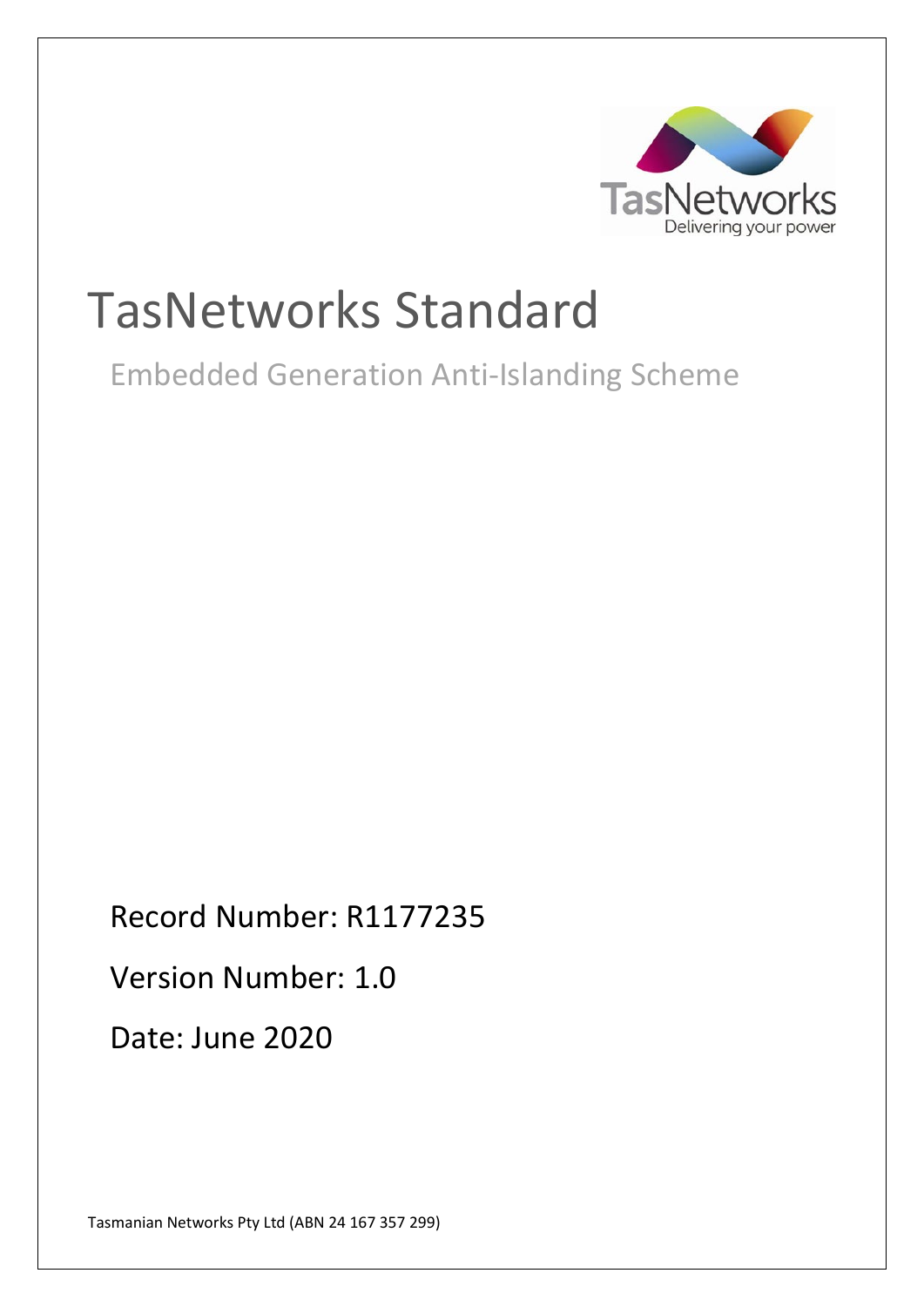## Authorisations

| <b>Action</b> | <b>Name and title</b>                                        | <b>Date</b> |
|---------------|--------------------------------------------------------------|-------------|
| Prepared by   | Andrew Cripps - Senior Asset Strategy Engineer               | 07/05/2020  |
|               | Andrew Halley - Principal Operations Engineer                | 17/06/2020  |
| Reviewed by   | George Ivkovic - Network Performance Team Leader             | 08/05/2020  |
|               | Alex Izbicki - Customer Solutions Engineer                   | 19/06/2020  |
| Approved by   | David Ellis - Substation Asset Strategy Team Leader (acting) | 19/06/2020  |
| Review cycle  | 30 months                                                    |             |

## Responsibilities

This document is the responsibility of the Asset Strategy and Performance, Tasmanian Networks Pty Ltd, ABN 24 167 357 299 (hereafter referred to as "TasNetworks").

Please contact the Asset Strategy and Performance Leader with any queries or suggestions.

- Implementation All TasNetworks staff and contractors.
- Compliance **All group managers.**

## Minimum Requirements

The requirements set out in TasNetworks' documents are minimum requirements that must be complied with by all TasNetworks team members, contractors, and other consultants.

While TasNetworks makes every effort to ensure that this information and material is current and accurate, the information and material is provided to you on the understanding that:

- TasNetworks makes no warranty, guarantee or promise, express or implied, in relation to the content or accuracy of this information and material.
- You will seek verification and/or professional advice from an independent source before relying on or acting upon any of this information and material.
- TasNetworks is not liable or responsible in any way for the results of any actions taken on the basis of this information and material.

To the fullest extent permitted by law, TasNetworks expressly excludes any and all liability whatsoever and responsibility to any person arising in connection with their use or reliance on the information and material in whole or in part.

© Tasmanian Networks Pty Ltd 2020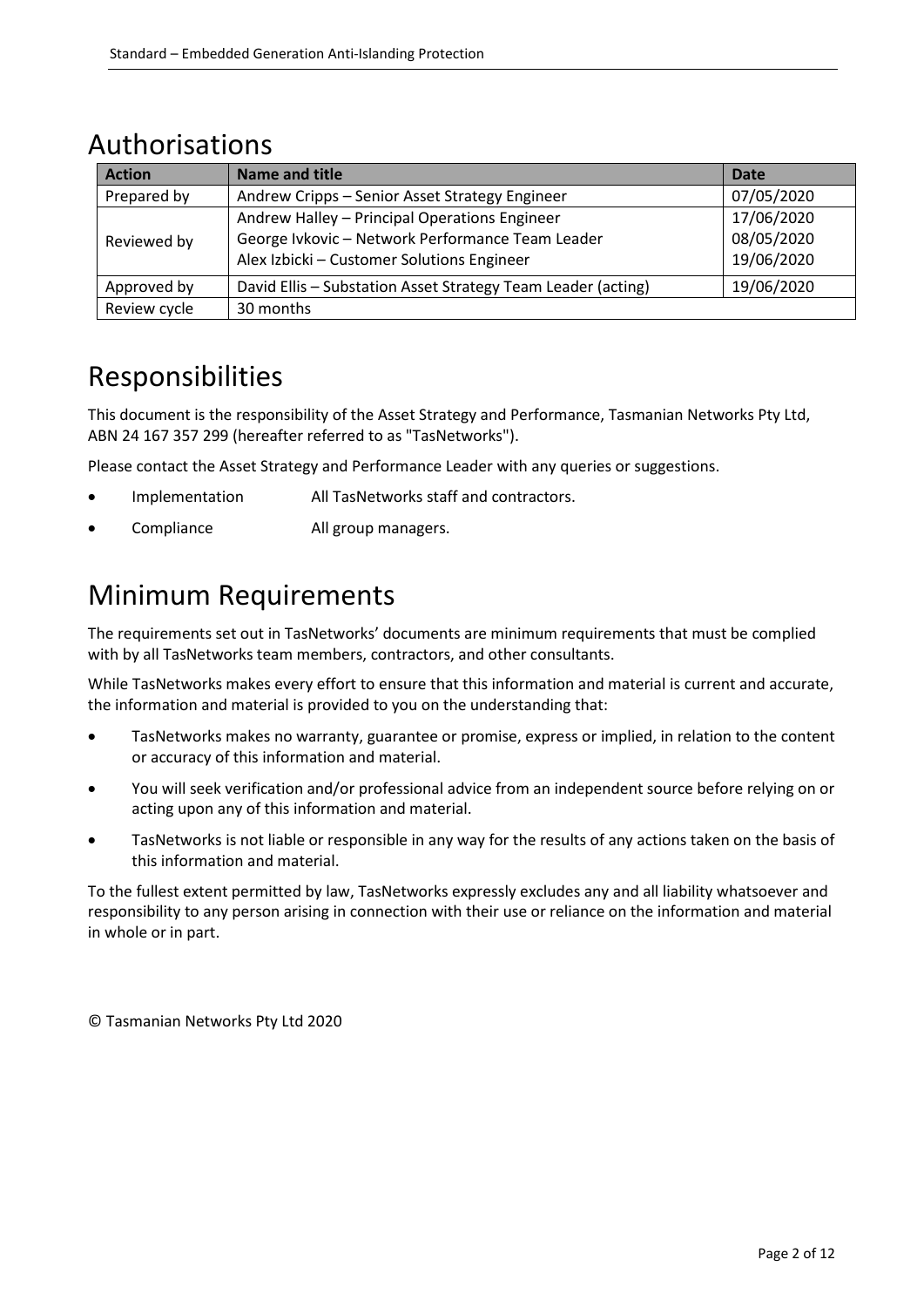# Record of revisions

|     | Version   Description | <b>Date</b> |
|-----|-----------------------|-------------|
| 1.0 | Original issue        | 19/06/2020  |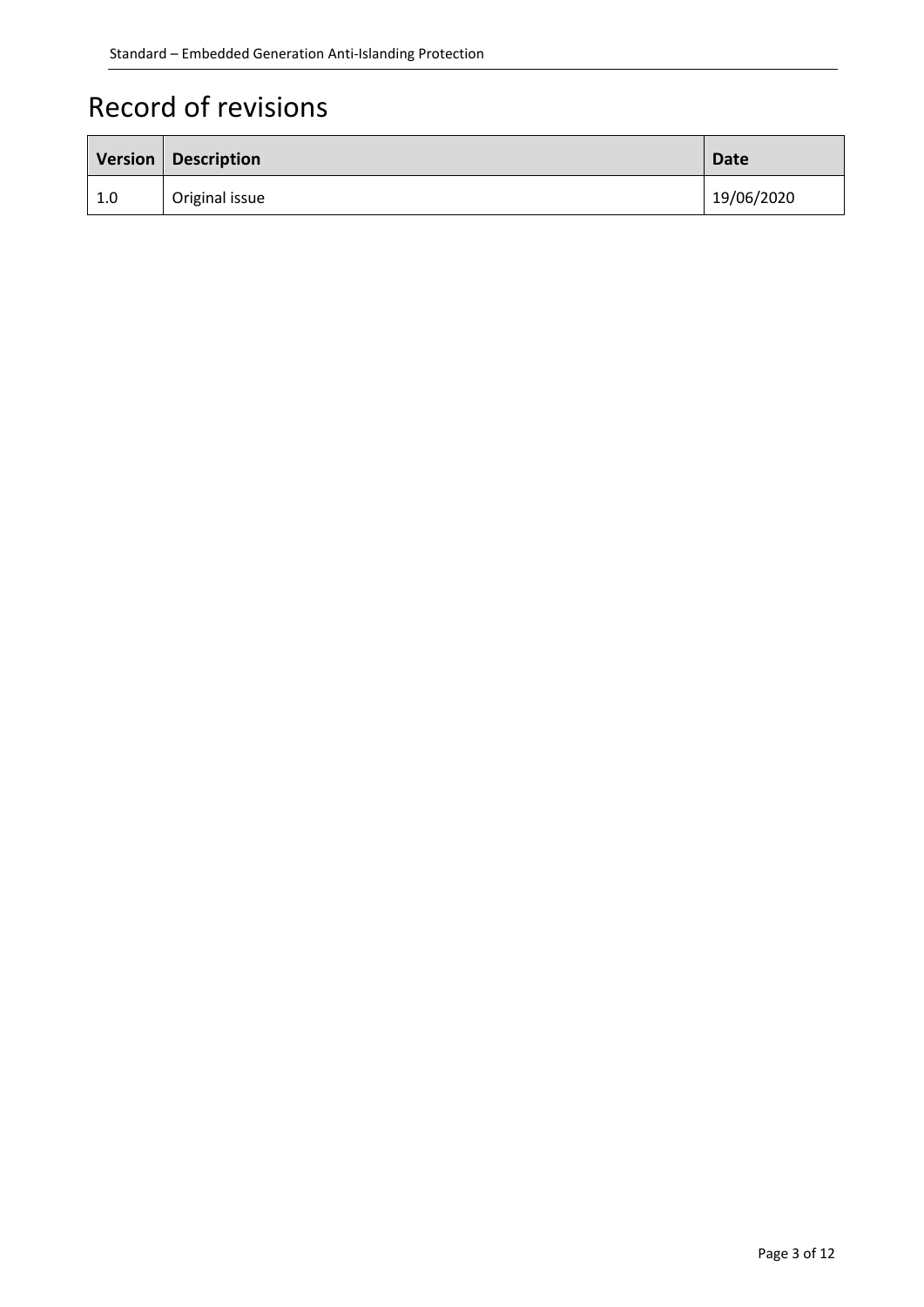# Table of contents

| $\mathbf{1}$ |     |  |  |
|--------------|-----|--|--|
| 2            |     |  |  |
|              | 2.1 |  |  |
|              | 2.2 |  |  |
|              | 2.3 |  |  |
| $\mathsf{3}$ |     |  |  |
| 4            |     |  |  |
|              | 4.1 |  |  |
|              | 4.2 |  |  |
|              | 4.3 |  |  |
|              | 4.4 |  |  |
|              | 4.5 |  |  |
|              | 4.6 |  |  |
|              | 4.7 |  |  |
|              | 4.8 |  |  |
|              |     |  |  |

# List of figures

|--|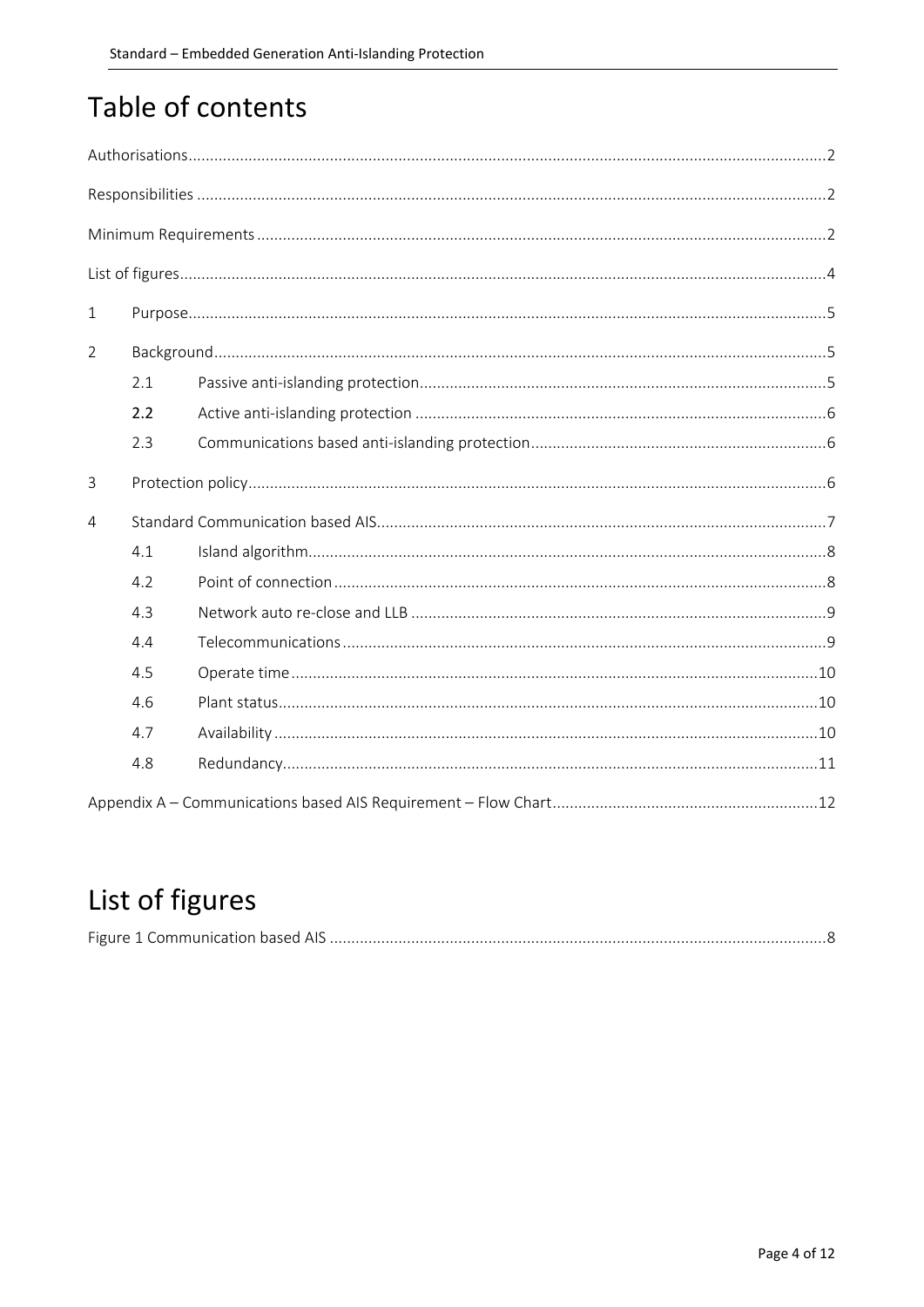## 1 Purpose

The purpose of this document is to define a standardised approach for anti-islanding protection associated with embedded generators (EGs), connected to TasNetworks MV and LV networks, that can result in the formation of a viable island.

This standard is intended for an internal TasNetworks audience to develop Anti-Islanding Schemes (AISs) for new customer connections.

Reference should be made to the 'National Distributed Energy Resources Grid Connection Guidelines' developed by the Energy Networks Australia<sup>1</sup> and TasNetworks 'Technical Requirements for the Connection of Embedded Generation' guideline<sup>[2](#page-4-1)</sup>.

## 2 Background

An electrical island is created when an EG is disconnected from the Distribution Network Service Provider's (DNSP) network but remains in-service maintaining supply to local islanded loads.

If an EG remains connected, following the creation of an electrical island, voltage and/or frequency within the island may not remain within acceptable limits. Additionally, protection functions that rely on connection to the national grid may not function as intended. This may result in significant damage to the EG, islanded network, and/or customer plant connected to the islanded network.

After an electrical island is formed, any embedded generation within the island will lose the frequency reference provided by the national grid. Consequently, the island will lose synchronisation with the remainder of the network. The reconnection of the unsynchronised electrical island, to the remainder of the electrical network, may result in significant damage to the EG, network, and/or customer plant connected to the network.

These outcomes can be mitigated with the disconnection of the EG by means of an AIS. An AIS is comprised of one or more types of anti-islanding protection functions to detect when a generator has become disconnected from the network and initiate actions to isolate the generator from the island.

Anti-islanding protection can be grouped into three main types:

- Passive anti-islanding protection
- Active anti-islanding protection
- Communications based anti-islanding protection

#### <span id="page-4-2"></span>2.1 Passive anti-islanding protection

Passive anti-islanding protection monitors the electrical output of the generator at the power station. Passive anti-islanding protection elements include:

- under and over frequency,
- under and over voltage,
- rate of change of frequency, and
- voltage vector shift protection

The passive protection elements operate by detecting a change in the output of the generator in response to an islanding event. If the load present on the island is perfectly matched to the load being supported by the generator, prior to the islanding event, the output of the generator will not change. If this was to occur the islanding event would not be visible by the passive anti-islanding protection. Additionally, this form of

<span id="page-4-0"></span> <sup>1</sup> ENA DOC 041-2019[: https://www.energynetworks.com.au/resources/guidelines/national-distributed-energy-resources-grid-connection-guidelines/](https://www.energynetworks.com.au/resources/guidelines/national-distributed-energy-resources-grid-connection-guidelines/)

<span id="page-4-1"></span><sup>2</sup> Revision 08 November 2017.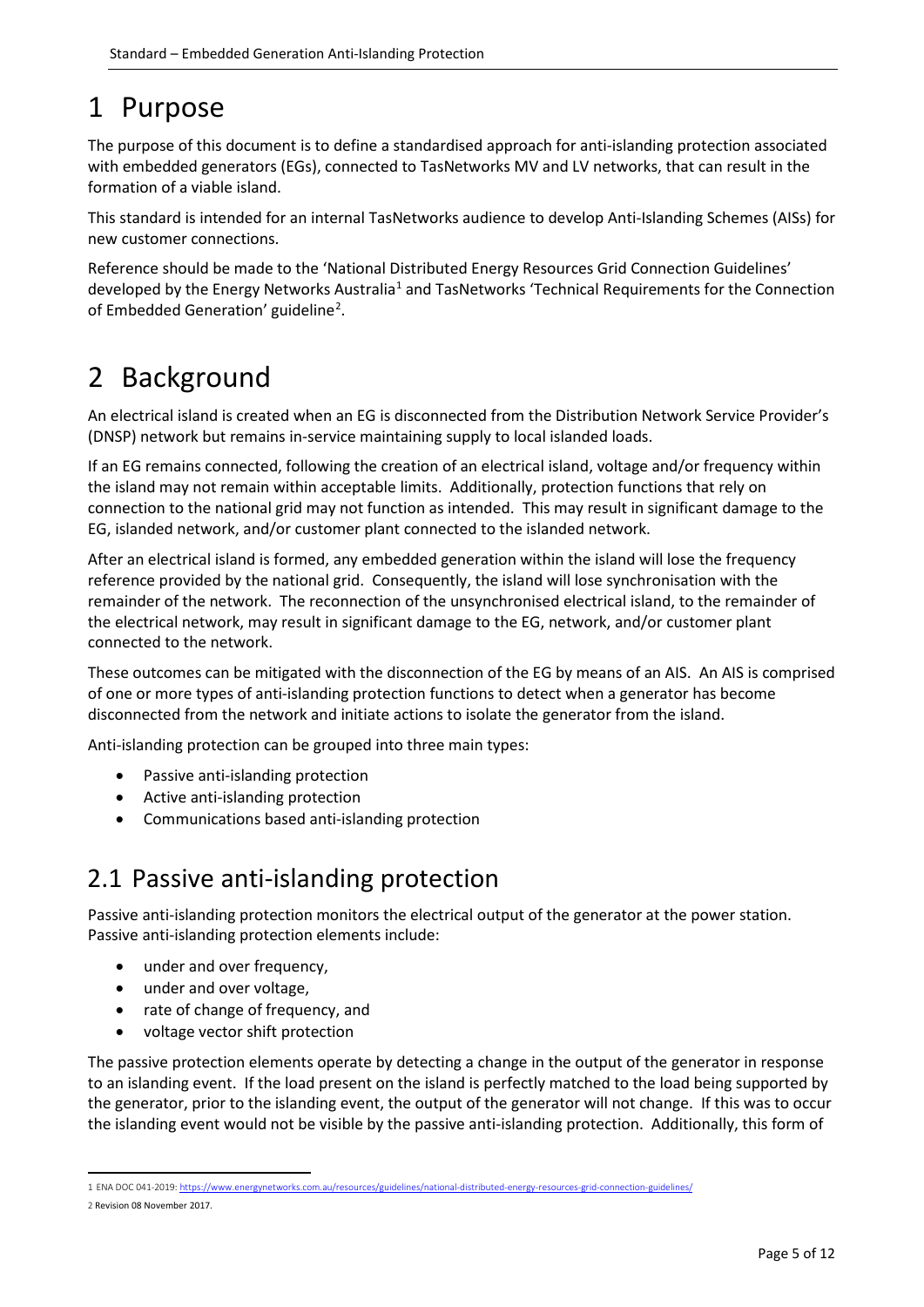protection also includes an inherent time delay for the change in generators response to reach predefined thresholds.

The application of voltage vector shift, and rate of change of frequency, protection is not recommended, as it has been found that selection of a setting that is sensitive for island events, but stable for adjacent network faults, is difficult to achieve in the Tasmanian Network.

## 2.2 Active anti-islanding protection

Active anti-islanding protection detects the absence of a connected grid by injecting or changing the performance of the EG then monitoring the impact to the connected network. For example if an EG was able to shift the frequency of the power network it would signify that it was islanded. Active anti-islanding protection is well developed within solar panel inverters, and forms part of Australian Standards for inverter design<sup>[3,](#page-5-0)[4](#page-5-1)</sup>. Typical methods for this type of protection include:

- frequency shift,
- frequency instability,
- power variation and
- current injection.

The application of this form of protection at any point other than the generator has not been proven reliable. Therefore, its implementation is reliant on the correct operation of the proponent's equipment.

#### 2.3 Communications based anti-islanding protection

Communication based anti-islanding protection utilises communication systems to monitor aspects of the network to which the generator is connected to, then initiates the isolation of the generator when an island condition is asserted by an island detection algorithm. Examples of communications based anti-islanding protection include inter-trips and synchro-phasors<sup>[5](#page-5-2)</sup>.

# 3 Protection policy

As provided for under S5.2.5.8(c) of the National Electrical Rules, TasNetworks (as the connecting DNSP) require that the connection of embedded generation be supported by the availability of an AIS to prevent sustained operation of the embedded generation following its separation from the national grid.

The standard TasNetworks AIS requires the following protection functions:

- All EGs be fitted with passive anti-islanding protection including under and over frequency, and under and over voltage protection. Passive anti-islanding protection is to be duplicated at the Point of Connection (POC). Voltage vector shift and rate of change of frequency protection are not recommended as discussed above in sectio[n 2.1.](#page-4-2)
- All inverter based EGs be fitted with active anti-islanding protection compliant with Australian Standards.
- TasNetworks Network Planning team, in consultation with Network Performance (for EG ≥ 5MW), will undertake a connection assessment for all embedded generation. If the assessment

<span id="page-5-0"></span> <sup>3</sup> AS/NZ:4777.1 (2016) and AS/NZ:4777.2 (2015).

<span id="page-5-1"></span><sup>4</sup> There are currently no Australian Standards that have been developed for active anti-islanding protection of synchronous generators. If the synchronous EG is capable of active anti-islanding protection its implementation will be assessed by TasNetworks.

<span id="page-5-2"></span><sup>5</sup> If requested by the proponent the use of phasor measurement units will be considered by TasNetworks as a non-standard solution.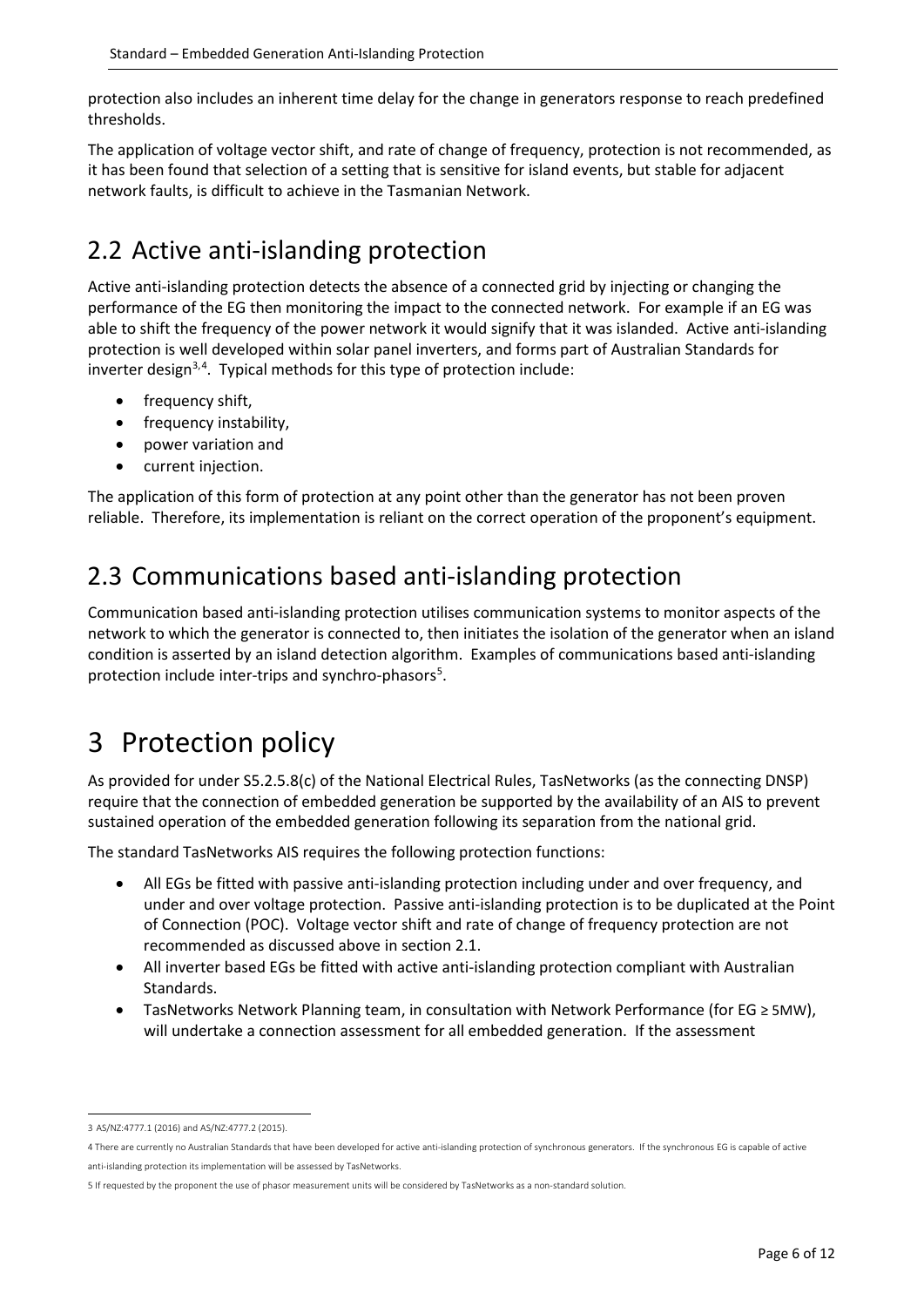determines that the EG is capable of forming a viable island a communications based AIS will be required<sup>[6](#page-6-0)</sup>.

• The communications based AIS is to be supported by Live Load blocking (LLB)<sup>[7](#page-6-1)</sup> on the upstream circuit breaker and reclosers as discussed below in section [4.3.](#page-8-0)

The proponent will be financially responsible for any costs incurred resulting from the network augmentations required to facilitate the connection.

## 4 Standard Communication based AIS

This standard defines the standardised TasNetworks approach for the implementation of communication based anti-islanding protection to ensure ongoing prudent asset management.

Where a communications anti-islanding protection is required to be installed, it will be designed, procured and installed and commissioned by TasNetworks, and funded by the EG developer as part of the connection charges.

The design of a communications based AIS is dependent on a number of site specific attributes including:

- Distribution Network topology and ratings
- Capability of upstream feeder reclosers and substation equipment
- Availability of communication bearers
- Characteristics of the generator
- Proponent preferences

The standard approach will leverage the capability of existing TasNetworks SCADA and substation assets to develop a cost effective solution. However, all new costs incurred will be funded as part of the proponent's connection application.

The standard TasNetworks communications based AIS is to be comprised of the following elements:

- Island detection algorithm
- Plant status
- **Communications**
- Consideration for auto re-close and Live Load Blocking (LLB) functions

The diagram below represents a typical application of a TasNetworks communications based AIS.

<span id="page-6-0"></span> <sup>6</sup> This assessment will determine if it is possible to form an island in which the load is equal to the generation been provided by the EG.

<span id="page-6-1"></span><sup>7</sup> Live load blocking is also known as live line checking or a check synchronisation depending on the protection relay and measurement equipment being utilised.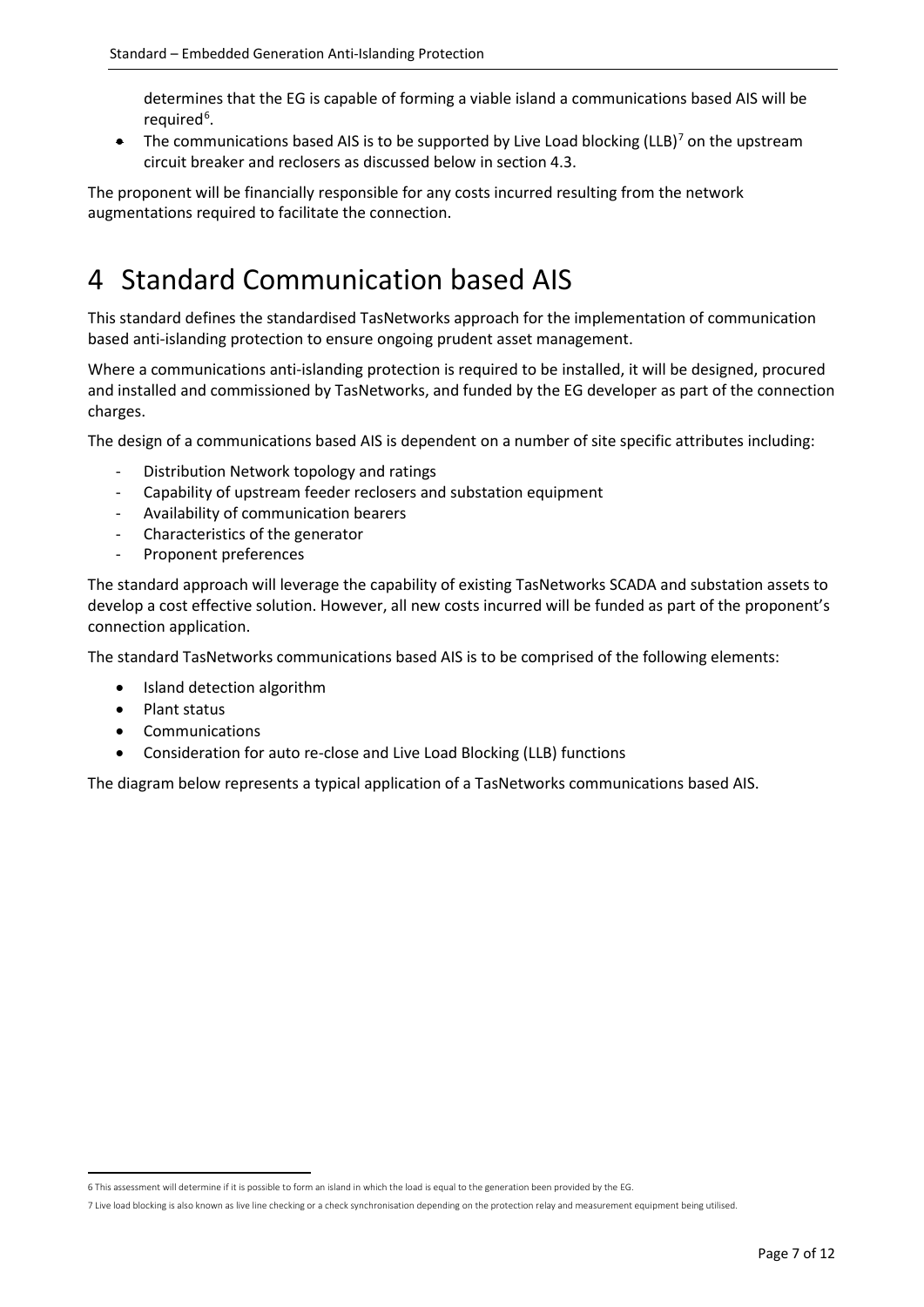<span id="page-7-0"></span>



#### 4.1 Island algorithm

Where the scheme is required to monitor existing TasNetworks assets, the logical location of the island algorithm is within the Network Operational Control System (NOCS).

Site specific logic will be configured in TasNetworks NOCS to identify when the EG has been islanded based on the status of the upstream circuit breaker and reclosers.

The algorithm will only be implemented for 'normal' operating conditions. If TasNetworks requires alternative switching arrangements, or the network is experiencing outages, the generator will be constrained to zero.

The health of all equipment and communications that the AIS is reliant on should be continuously monitored by self-supervision functions and alarmed at NOCS.

## 4.2 Point of connection

<u>.</u>

TasNetworks policy is to install an enclosed switch, typically a recloser<sup>[8](#page-7-1)</sup>, at the Point of Connection (POC) of all EGs. This recloser will form an integral part of the communications based AIS by tripping when an island has been asserted.

The POC recloser shall be set with protection settings to back-up the generator protection as well as to detect faults on the upstream feeder fed from the EG.

The POC recloser shall include passive anti-islanding protection to duplicate to the passive islanding protection installed within the EG protection relay.

LLB is to be enabled to prevent the POC recloser for closing if the EG is still connected to the feeder.

The point of connection recloser will provide the following points back to the NOCS SCADA system:

<span id="page-7-1"></span><sup>8</sup> Depending on local network topology TasNetworks may require a HV CB, or a Load Break Switch, to be installed at the POC in place of a recloser.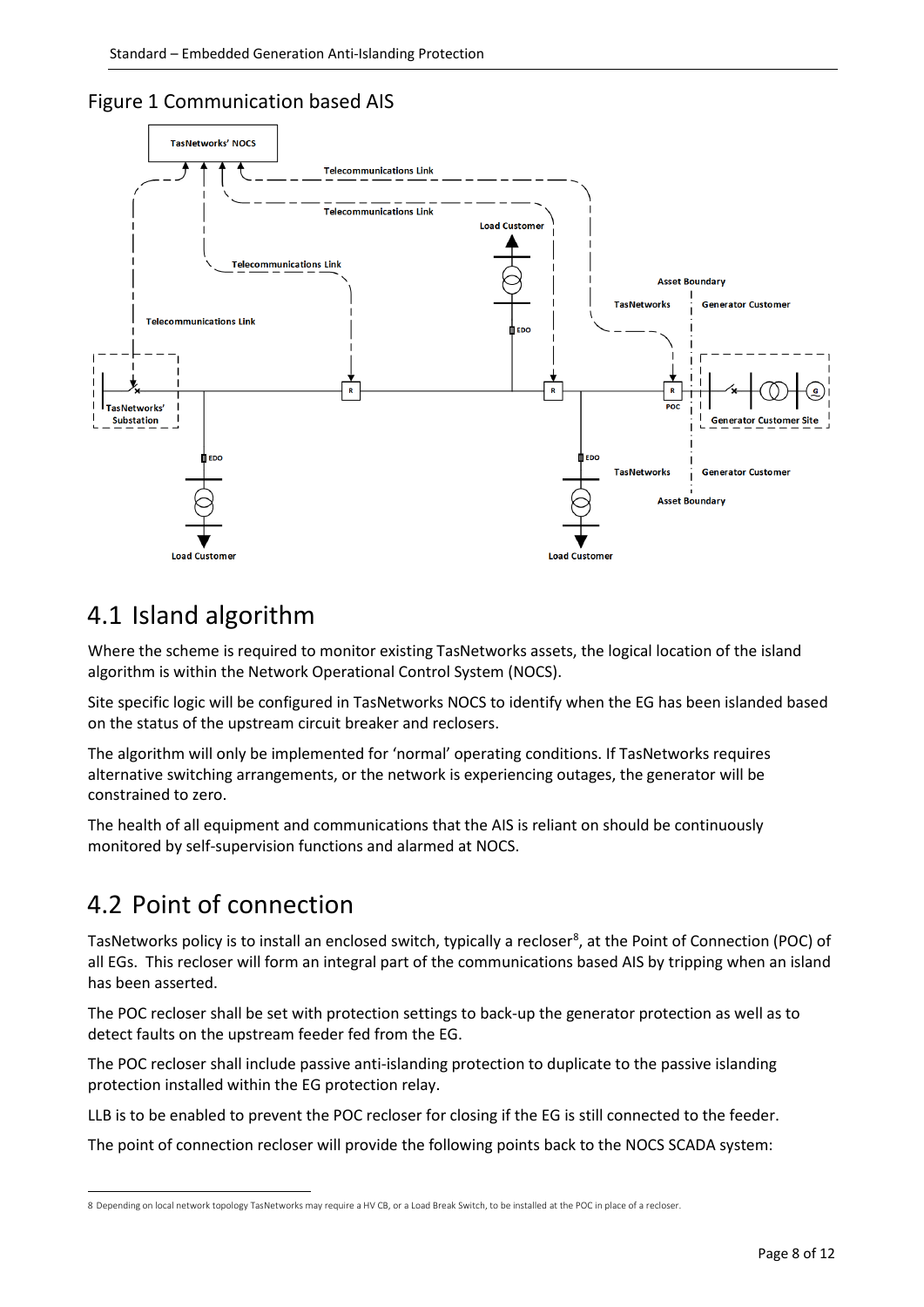- 3 phase currents
- 3 phase voltages Generator side
- 3 phase voltages Network site
- kW, kVars and kVA
- System Frequency
- Trip alarms for all enabled protection functions
- Controller watchdog alarm

#### <span id="page-8-0"></span>4.3 Network auto re-close and LLB

Automatic feeder restoration schemes comprising of reclosers (known as Loop Automation schemes) are commonly installed on the overhead distribution system. Automatic re-energisation of the feeder during this process opens the nearest upstream device (being either the feeder breaker or feeder recloser) with minimum delay following a power system fault, and then attempts to automatically re-energise the tie recloser after a predefined disconnected time (dead time)<sup>[9](#page-8-1)</sup>. Automatic reclosing can occur multiple times depending on the design of the Loop Automation scheme.

A failure of the communications based AIS is a credible contingency event which may prevent the EG from being disconnected following an islanding event. This failure presents a risk that Loop Automation Schemes may close onto an unsynchronised island. To ensure that the power system remains in a secure operating state, following a communications based AIS failure, TasNetworks require that the upstream circuit breaker and reclosers are fitted with LLB. This function will prevent the upstream device from closing if voltage is present on its downstream terminals.

Check synchronisation may also be required on the upstream substation bus section circuit breakers if an auto close scheme is implemented to restore load when a supply transformer is tripped.

Typically no additional hardware is required to enable LLB on reclosers. However, feeder circuit breakers located in the upstream substation typically do not have VTs installed on their load side. If required the installation of a VT to enable LLB will form part of the connections charges incurred by the proponent<sup>10</sup>.

#### 4.4 Telecommunications

The telecommunications required for the implementation of the standard communications base AIS shall include the following:

- SCADA communications to the upstream distribution substation, usually connected to NOCS via the main TasNetworks Multiplexed communication network $^{11}$ ,
- Communications to existing intermediate feeder reclosers. These would be connected via 3G/4G links $12$ .
- Communications to the POC.

The cost and availability of a communications bearer to the POC would be location dependent, hence would require a study conducted by the TasNetworks Telecommunications team.

<span id="page-8-1"></span> <sup>9</sup> The minimum operation time for a TasNetworks' recloser is 5 seconds (A-Type), TasNetworks Protection of Transmission Lines Standard, R246427 v3.1, clause 9.2.4(a).

<span id="page-8-2"></span><sup>10</sup> If a high reliability communication path exists between the POC and the NOCS, and the upstream feeder circuit breaker and the NOCS, TasNetworks may choose to waive the requirement for LLB at the upstream feeder circuit breaker.

<span id="page-8-3"></span><sup>11</sup> TasNetworks typically has an operational communications presence at all transmission substations (excluding Savage River, Derwent Bridge and Triabunna – refer TasNetworks

Drawing No. A2-06644). This is considered a high reliability communication path. The use of the TasNetworks telecommunication network requires a commercial contract to be negotiated.

<span id="page-8-4"></span><sup>12</sup> Communications paths provided by third parties such as 3G/4G single carrier are not considered reliable as they are prone to congestion delays and outages.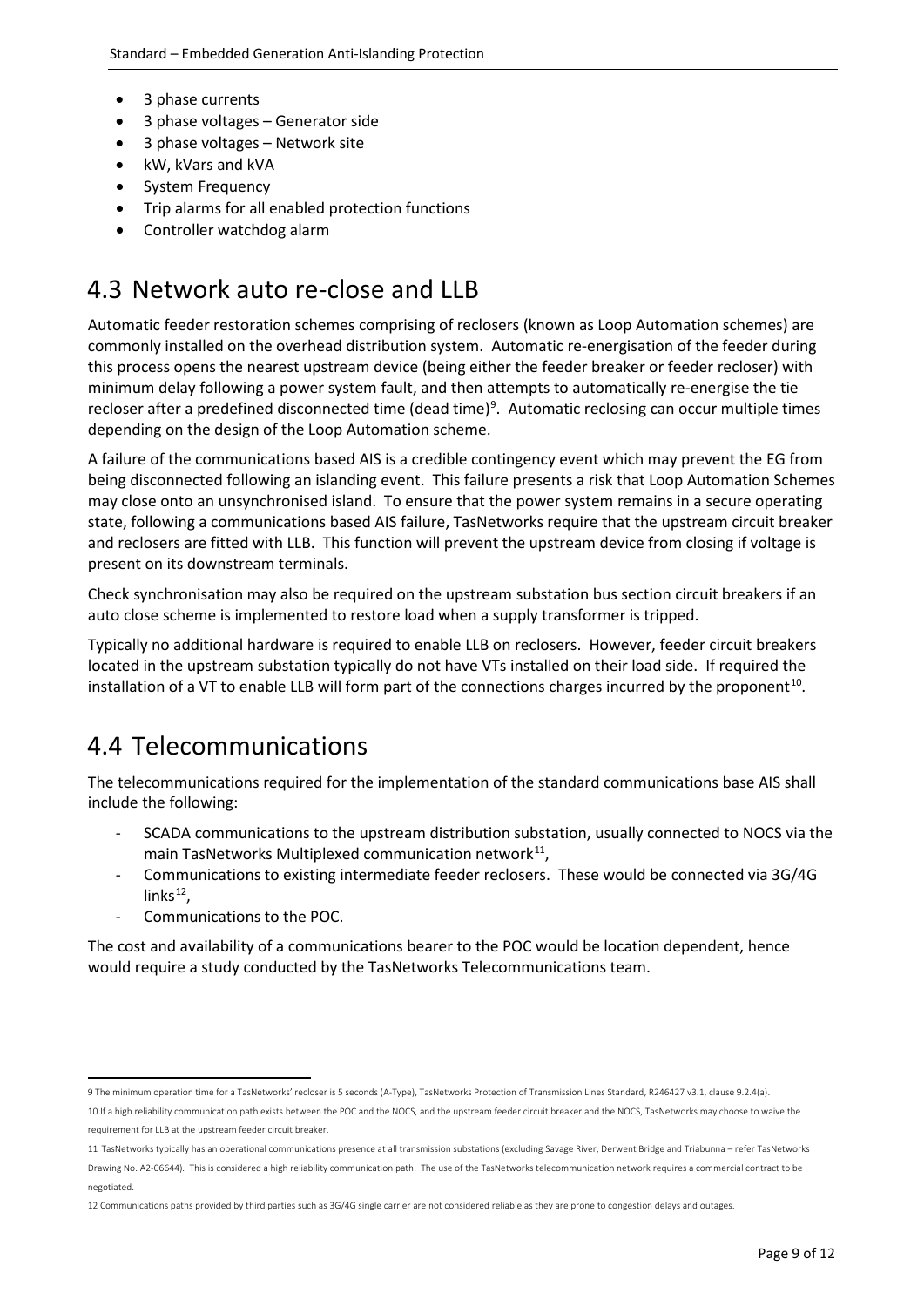## 4.5 Operate time

The communication based AIS is required to detect and isolate an EG from an islanded within the feeder automatic re-close dead time. A review of the automatic protection scheme is to be undertaken to ensure that the dead time on each device is set higher than the operate time of the communication based AIS. If communications based AIS does not operate before the reclose operation LLB will block the operation to prevent the reconnection of an unsynchronised island.

The SCADA data upon which the NOCS algorithm needs to be configured to report the change of status instantaneously, instead of waiting to be polled.

#### 4.6 Plant status

TasNetworks will utilise existing SCADA systems to monitor the status of intermediate reclosers and substation switchgear that may island the EG when opened.

The TasNetworks SCADA undergoes weekly scheduled database maintenance, typically each Tuesday<sup>13</sup>, during regular business hours. This maintenance includes a SCADA rebuild that will, typically, take the system out of services for 20-30 seconds. Additionally, server fail over tests are, typically, conducted once a month during the weekly scheduled maintenance. However, they may also be unplanned resulting from equipment failures. Server fail over tests will may increase the outage duration to approximately 90 seconds.

The status of the EG is to be monitored at TasNetworks NOCS via SCADA points polled from the point of connection recloser.

Where the status of any plant is not available the communications based AIS will be deemed to have failed.

#### 4.7 Availability

The health of the communications based anti-islanding scheme is required to be continuously monitored, with a failure of the scheme becoming asserted for the following conditions:

- A sustained loss of communications to point of connection recloser from the TasNetworks NOCS SCADA;
- The NOCS SCADA cannot detect or poll the status of any switching equipment that may cause an island condition;
- There is an unplanned NOCS SCADA outage rendering remote anti-islanding protection inoperable.

A failure of the communications based anti-islanding scheme shall result in the tripping of the POC, hence isolation of the EG, when asserted for the following periods:

- 60 seconds<sup>[14](#page-9-1)</sup> if, due to availability of high reliability communications, TasNetworks has provided an exception and LLB has not been enabled on the upstream feeder circuit breaker; or
- 30 minutes<sup>[15](#page-9-2)</sup> if the risk of closing onto an unsynchronised island is mitigated by the installation of LLB on all upstream circuit breakers and reclosers.

If the proponent opts to utilise a communication path that is not highly reliable, TasNetworks recommends that the proponent commissions a study to gain confidence that the level of reliability achieved through their proposed telecommunications provider meets the service level they require.

<span id="page-9-0"></span> <sup>13</sup> TasNetworks will notify embedded generators of changes to scheduled maintenance that will affect their connection.

<span id="page-9-1"></span><sup>14</sup> The minimum time setting available for the standard Noja recloser to detect a loss of communications and initiate a trip is 60 seconds.

<span id="page-9-2"></span><sup>15</sup> Clause 4.8.15(iv) of the National Electrical Rules.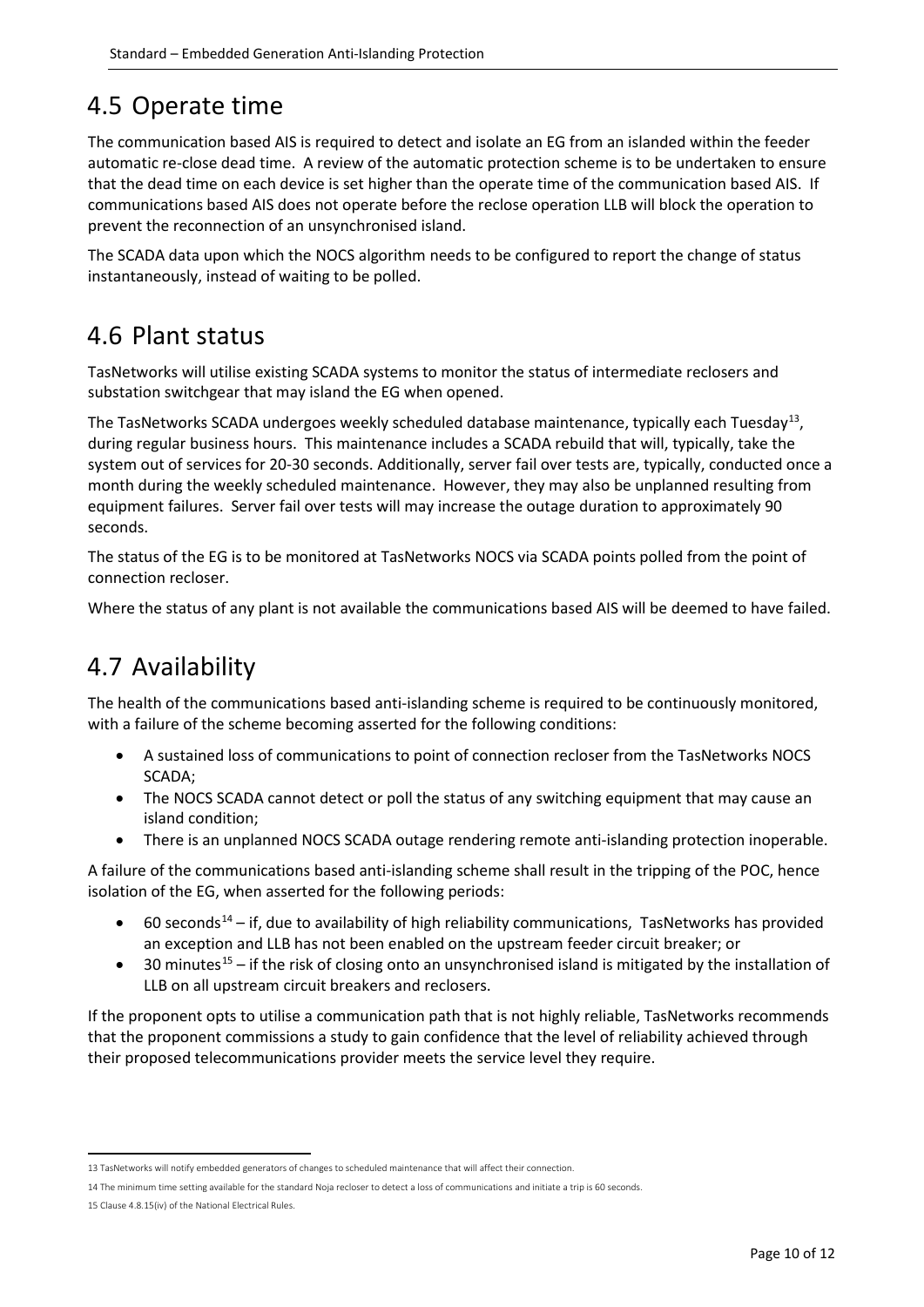## 4.8 Redundancy

Redundancy of systems is provided by the installation of duplicate passive anti-islanding protection within the EGs protection relays and the point of connection recloser, in addition to a communications based protection, if required by the TasNetworks planning team.

To increase reliability elements of the communications based AIS, such as communications bearers, may be duplicated if requested and funded by the proponent.